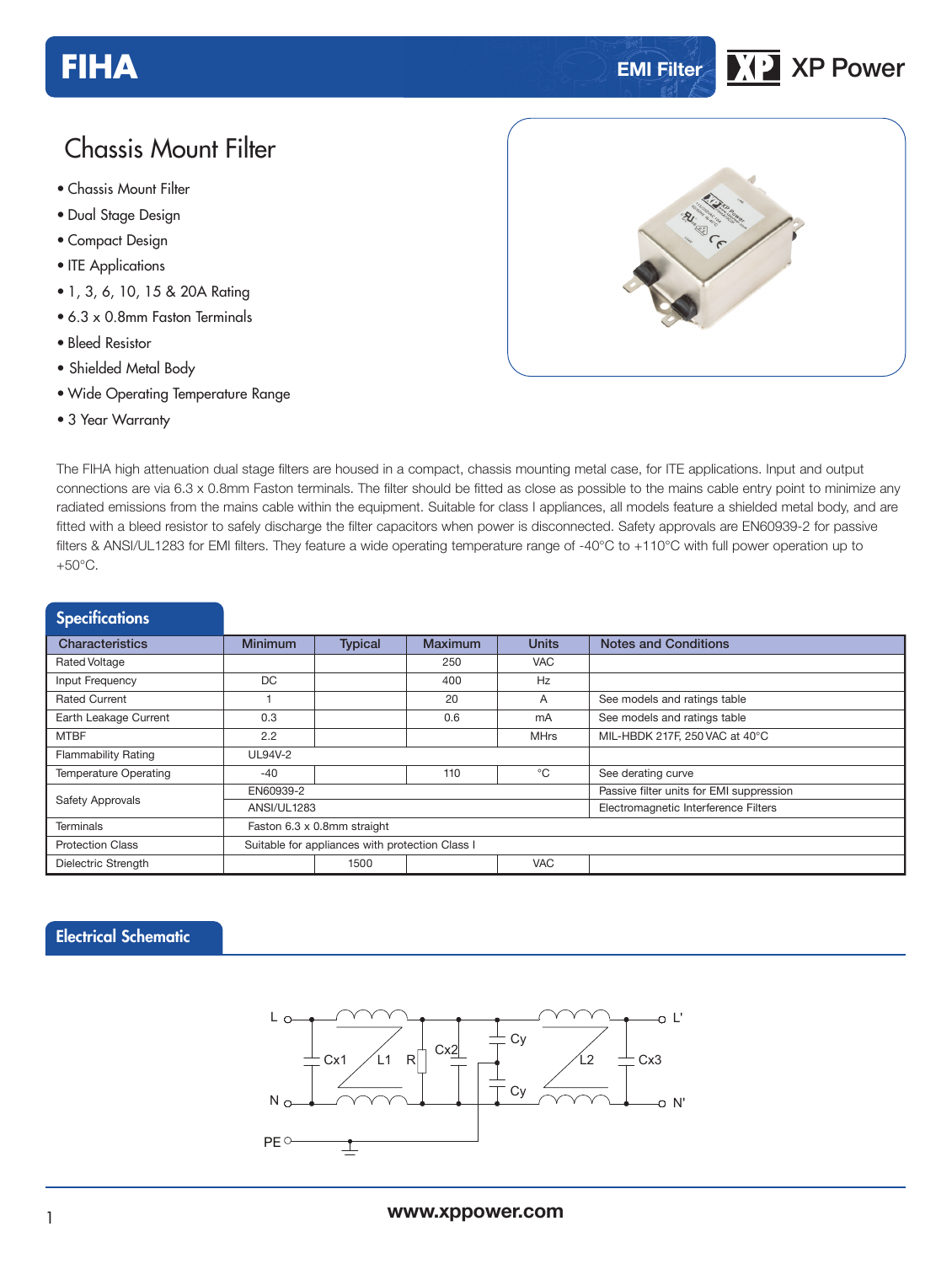# Models & Ratings

| Rated | Leakage current |                                | Inductance<br>L1  | Inductance<br>L <sub>2</sub> | Capacitance        |                    |                    |                     |                                          |      |            |         |               |
|-------|-----------------|--------------------------------|-------------------|------------------------------|--------------------|--------------------|--------------------|---------------------|------------------------------------------|------|------------|---------|---------------|
|       | 60Hz            | current 115VAC/250VAC/<br>50Hz | @10kHz,<br>0.25V  | @10kHz,<br>0.25V             | Cx1                | Cx2                | Cx3                | Cy                  | Resistance Weight Application   Mounting |      |            |         | <b>Filter</b> |
| 1A    | 0.3mA           | 0.6 <sub>m</sub> A             | $2 \times 7.4$ mH | $2 \times 7.4$ mH            | 0.3 <sub>µ</sub> F | 0.3 <sub>µ</sub> F | 0.3 <sub>U</sub> F | $ 2 \times 3.3$ nFl | 2.2M                                     | 122g | <b>ITE</b> | Chassis | FIHAA01C1F    |
| 3A    | 0.3mA           | 0.6 <sub>m</sub> A             | $2 \times 3.6$ mH | $2 \times 3.6$ mH            | 0.3 <sub>µ</sub> F | 0.3 <sub>µ</sub> F | 0.3 <sub>U</sub> F | $ 2 \times 3.3nF $  | 2.2M                                     | 122g | <b>ITE</b> | Chassis | FIHAA03C1F    |
| 6A    | 0.3mA           | 0.6 <sub>m</sub> A             | $2 \times 1.4$ mH | $2 \times 1.4$ mH            | 0.3 <sub>µ</sub> F | 0.3 <sub>µ</sub> F | 0.3 <sub>U</sub> F | $2 \times 3.3nFl$   | 2.2M                                     | 125q | <b>ITE</b> | Chassis | FIHAA06C1F    |
| 10A   | 0.3mA           | 0.6 <sub>m</sub> A             | $2 \times 2.0$ mH | $2 \times 2.0$ mH            | 0.3 <sub>µ</sub> F | 0.3 <sub>µ</sub> F | 0.3 <sub>U</sub> F | $ 2 \times 3.3$ nFl | 2.2M                                     | 126g | <b>ITE</b> | Chassis | FIHAA10C2F    |
| 15A   | 0.3mA           | 0.6 <sub>m</sub> A             | $2 \times 1.8$ mH | $2 \times 1.8$ mH            | 0.3 <sub>µ</sub> F | 0.3 <sub>µ</sub> F | 0.3 <sub>U</sub> F | $2 \times 3.3nF$    | 2.2M                                     | 130q | <b>ITE</b> | Chassis | FIHAA15C2F    |
| 20A   | 0.3mA           | 0.6 <sub>m</sub> A             | $2 \times 1.0$ mH | $2 \times 1.0$ mH            | 0.3 <sub>µ</sub> F | 0.3 <sub>µ</sub> F | 0.3 <sub>µ</sub> F | $ 2 \times 3.3nF $  | 2.2M                                     | 130q | <b>ITE</b> | Chassis | FIHAA20C2F    |

## Thermal Derating



## Mechanical Details

All dimensions in inches (mm)

#### **FIHAAxxC1F**





#### **FIHAAxxC2F**